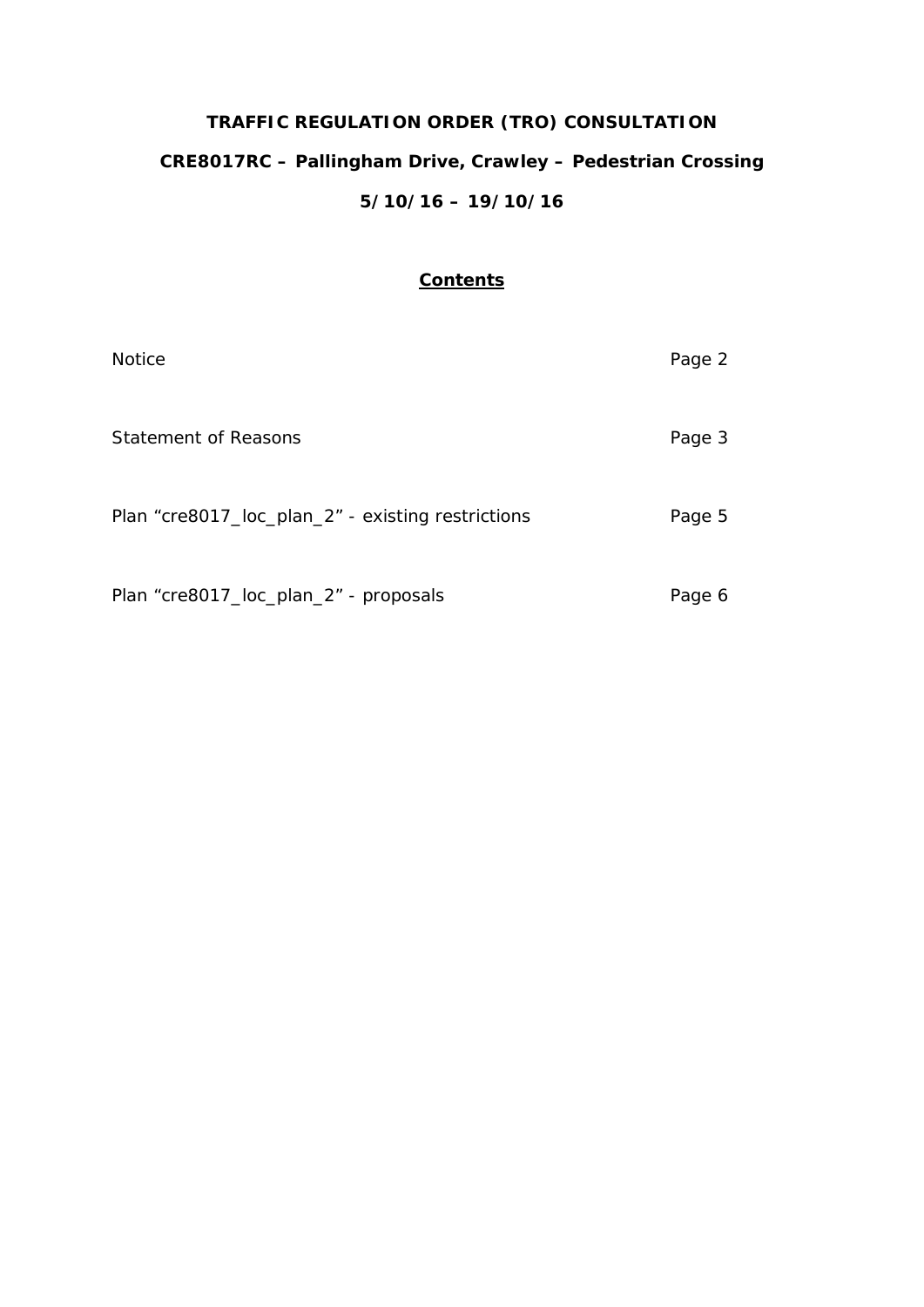#### **WEST SUSSEX COUNTY COUNCIL ROAD TRAFFIC REGULATION ACT 1984 - SECTION 23 CRAWLEY - PALLINGHAM DRIVE PEDESTRIAN CROSSING PLACE**

**NOTICE** is hereby given that in exercise of their powers under the Road Traffic Regulation Act 1984, West Sussex County Council, to install a signal-controlled pedestrian crossing on Pallingham Drive east of its junction with Moorland Road

Full details of the proposals in this Notice can be viewed on our website [www.westsussex.gov.uk/tro.](http://www.westsussex.gov.uk/tro) The website includes a response form for comments or objections.

The documents may be inspected at West Sussex County Council, County Hall, Chichester during normal office hours, and at the Chichester Public Library, Tower Street, Chichester, PO18 8HN during normal library opening hours.

Any objections or comments about the proposal must be received by 19<sup>th</sup> October 2016. These may be sent via the response form on the website, in writing to: TRO Team, West Sussex County Council, The Grange, Tower Street, Chichester, PO19 1QJ; or by e-mail to: [tro.team@westsussex.gov.uk.](mailto:tro.team@westsussex.gov.uk)

Library staff will NOT be in a position to answer questions on the proposal and all correspondence should be addressed to the undersigned, quoting reference no. TRO/CRE8017/RC. Only correspondence including a full name and address will be considered.

Dated this 5 October 2016

Director of Law Assurance & Strategy County Hall **Chichester**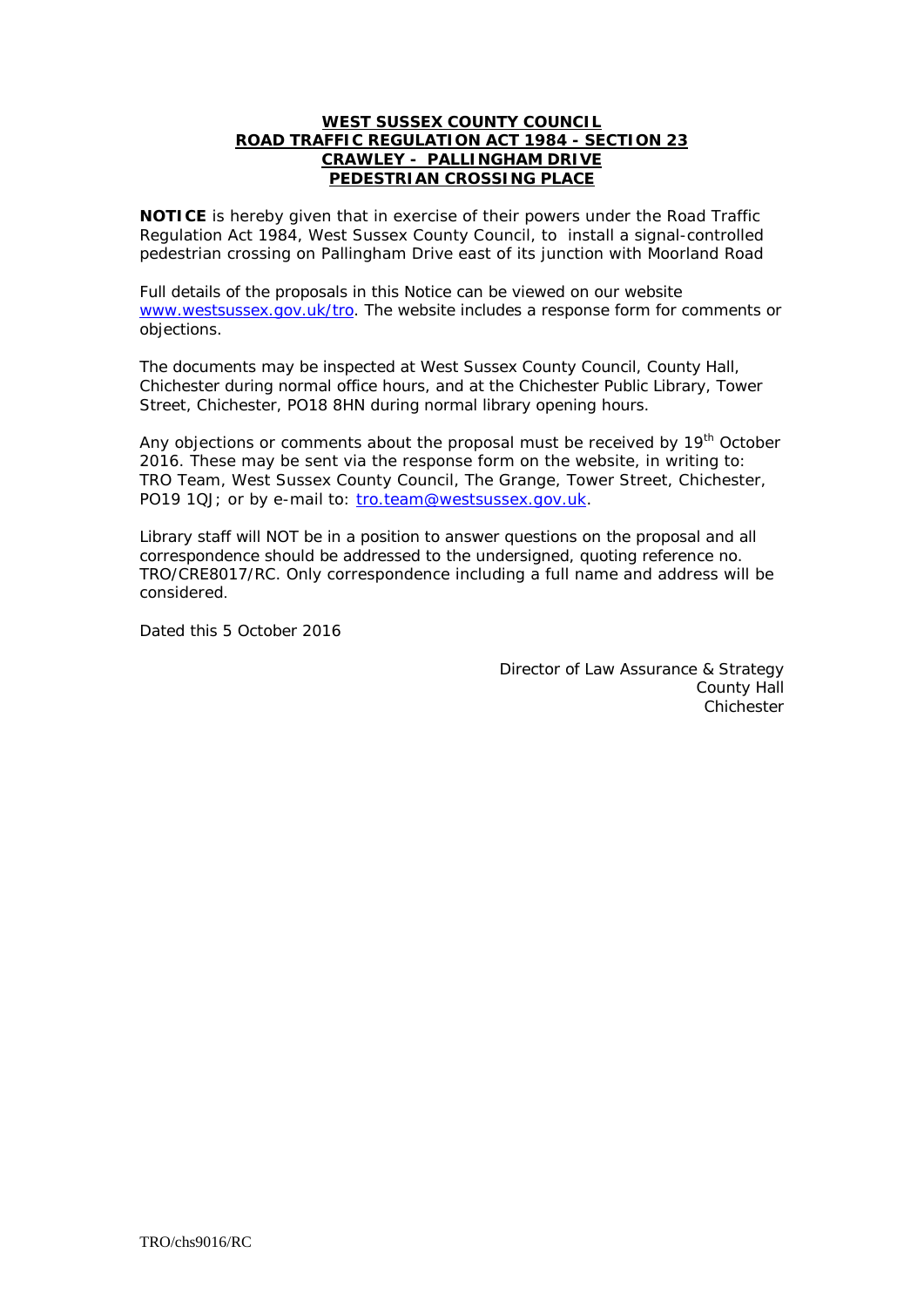## **WEST SUSSEX COUNTY COUNCIL ROAD TRAFFIC REGULATION ACT 1984 - SECTION 23 CRAWLEY - PALLINGHAM DRIVE PEDESTRIAN CROSSING PLACE**

## **STATEMENT OF REASONS FOR PROPOSING TO INSTALL THE CROSSING**

The County Council in exercise of their powers under the Road Traffic Regulation Act 1984, proposes to install a signal-controlled pedestrian crossing on Pallingham Drive east of its junction with Moorland Road

It has been identified that a pedestrian crossing at this location will encourage more pupils to walk to school. It is proposed to use Section 106 planning contributions to fund this highway improvement.

The crossing point will be 3.2 meters wide and will incorporate dropped kerbs and tactile paving with kerb side detection and tactile cones. There will be two poles used with bleeper units.

Kerb side detection can detect if a pedestrian is no longer waiting for a green man signal after they have pushed the button and cancels the pedestrian demand meaning vehicles are not required to stop unnecessarily.

Tactile cones on the underside of the crossing control box will indicate to pedestrians with visual impairment that all traffic has been signalled to stop.

Drawing: Proposed Crossing CRE8015

shows the length of road where the crossing will be located.

Director of Law Assurance & Strategy County Hall Chichester

October 2016